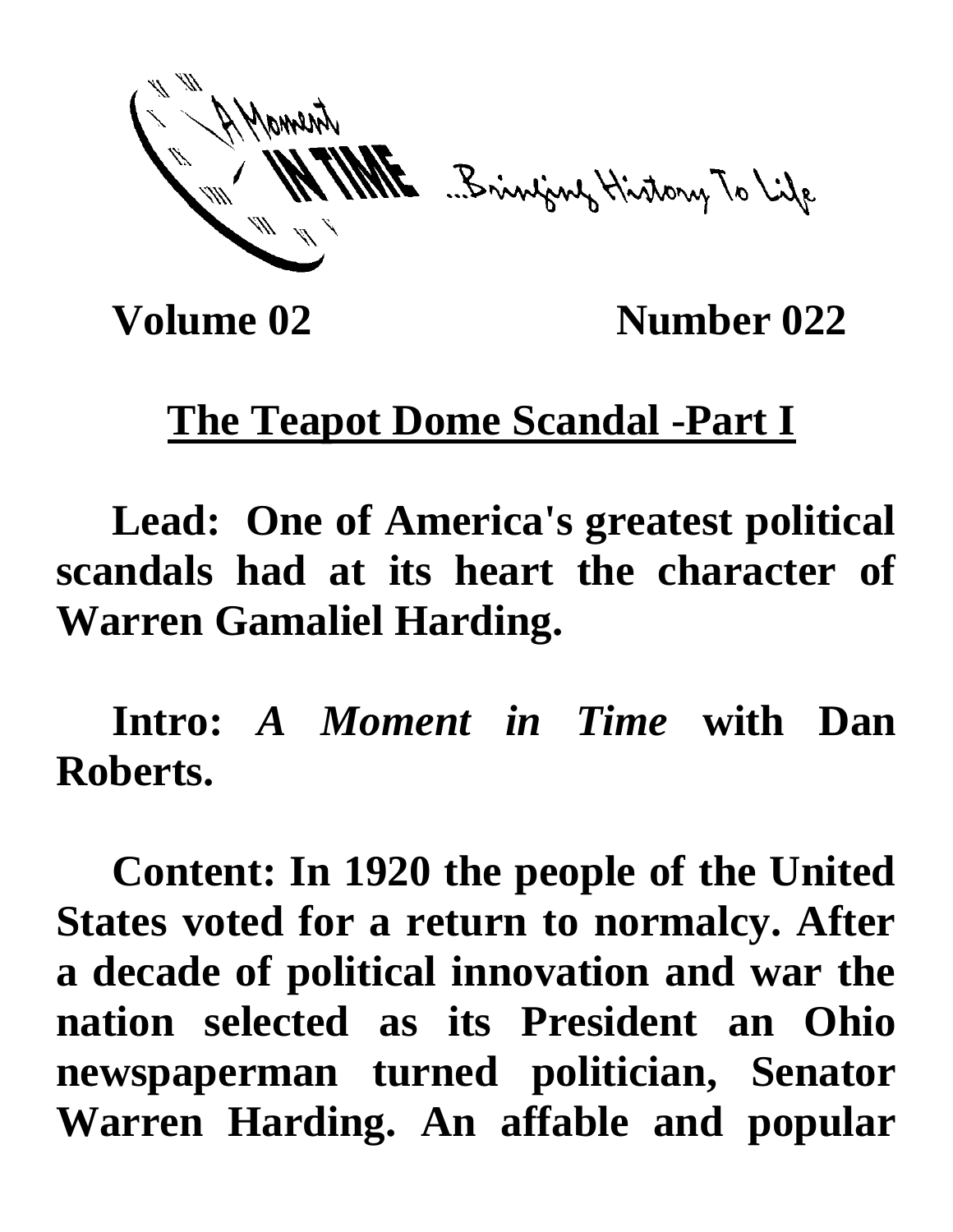**man, Harding rode the public's good feeling into office. Within a short time the burdens of the Presidency and personal disappointments had brought him to the brink of death. A year after that political scandal had so clouded his reputation and that of many of his associates that his administration is almost universally associated in the common memory with corruption.**

**Many of Harding's appointments were excellent. Charles Evans Hughes at State, Herbert Hoover at Commerce, and Andrew Mellon as Secretary of the Treasury. No evidence linked Harding personally with corruption but several of his associates were charged with impropriety and one cabinet officer was tried, convicted, and served time for taking bribes. At the heart of the administration's problems was the personality of Warren Harding. He had**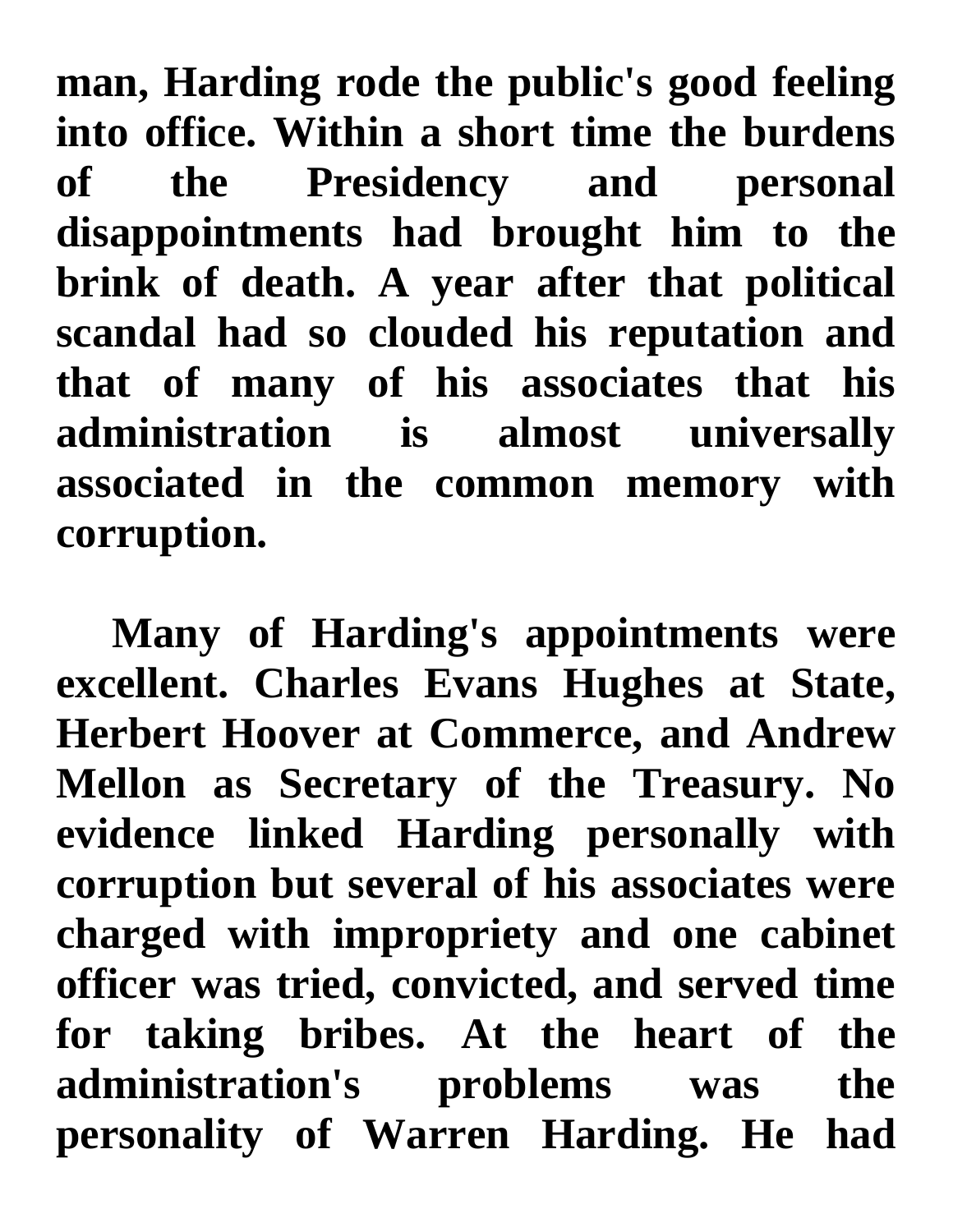**never held high executive office. He had built a career by taking moderate positions on policy and offending as few people as possible. Harding formed strong personal attachments and unless shown the most damning evidence was deeply reluctant to break with his friends.** 

**His worst appointments were Interior Secretary Albert B. Fall, Attorney General Harry M. Doughtery, and Director of Veteran's Affairs, Charles Forbes. Forbes was an excellent example of Harding's failure. He met the future President in Hawaii when then Senator Harding was on an inspection tour and charmed him during a poker game. Forbes was soon selling government medical supplies to contractors at a deep discount for a cut. When the evidence became overwhelming, Harding finally confronted Forbes, physically shook him "like a dog would a rat," and obscenely**